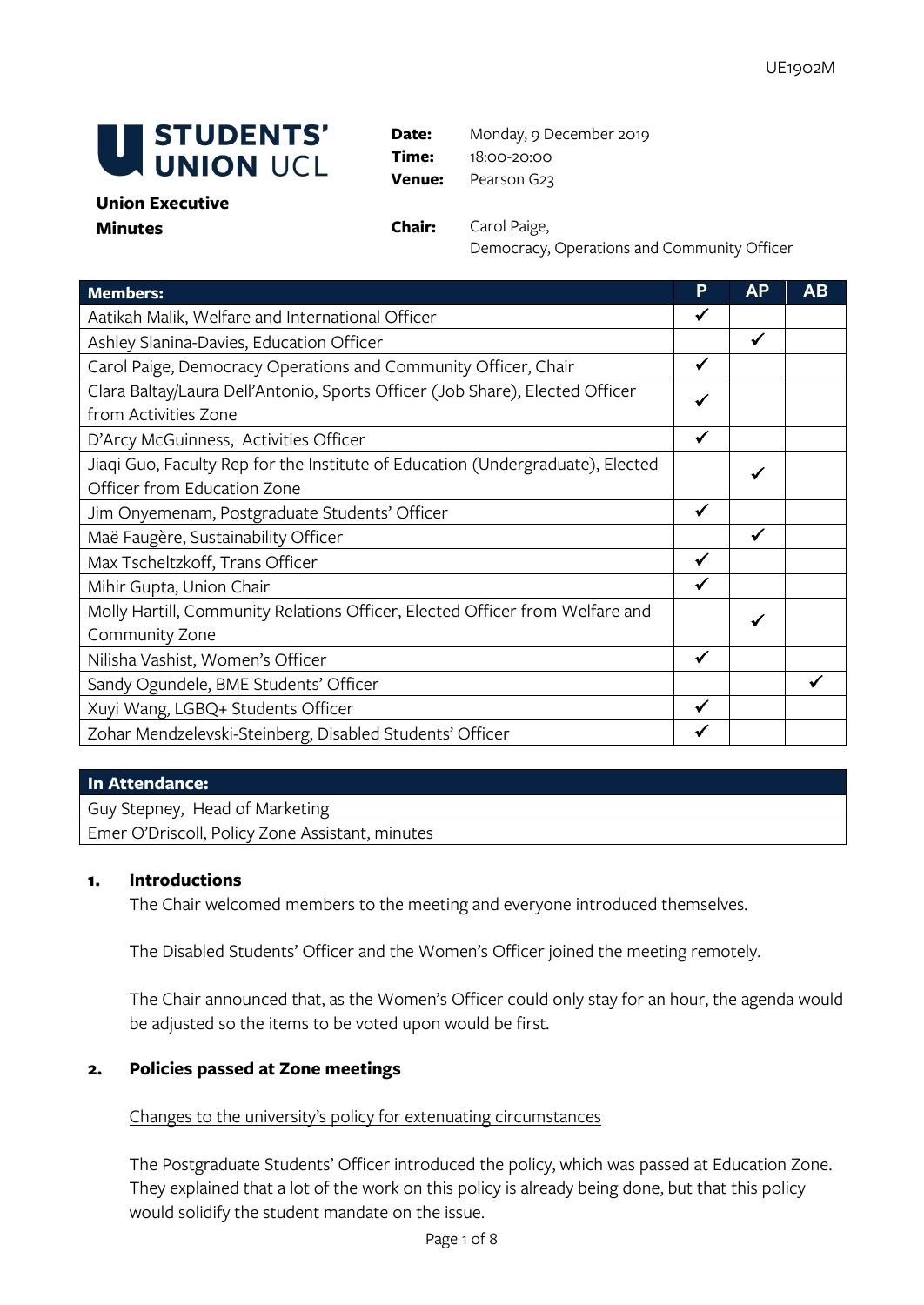The Disabled Students' Officer asked if the proposal laid out a potential timeframe for the new EC policy. The Postgraduate Students' Officer responded that it did not, but that they were looking at a trust-based system.

There were no further questions or speeches. The Chair moved to a vote via show of hands.

| Vote    | Number   |
|---------|----------|
| For     | <b>C</b> |
| Against | -C       |
| Abstain |          |

### **Decision:** The policy was **RATIFIED**.

The Postgraduate Students' Officer noted that implementation of this policy will be a continuation of the work that they and the Education Officer are currently doing.

#### Students Support the UCU Strike

The Postgraduate Students' Officer introduced the policy and discussed the amendment that was made in Education Zone to remove a resolve offering financial support to students wishing to participate in strike action.

The Chair explained that the sabbatical officers had already done most of the resolves stipulated by the policy but that it would remain in place for any further strike action, which they deemed likely.

The Chair noted that the Students' Union cannot legally mandate permanent Union staff members, and so the words "and Students' Union staff" were removed from the third resolve of the policy.

The Women's Officer asked what the word "support" means in this context. The Chair clarified that, as Union Policy can't mandate permanent staff, the Union could still support the strike but could not encourage permanent staff to join it.

The Disabled Students' Officer raised a concern about the accessibility of campus for disabled students during industrial action. The Chair suggested an amendment to the policy, that the Union will only support strike action that does not impede the accessibility of UCL for students.

There were no objections to the amendment.

The Chair moved to a vote on the policy.

| Vote                                 | nber<br>N.                    |
|--------------------------------------|-------------------------------|
| $\overline{a}$<br>$\sim$<br>-<br>'∪i | $\overline{\phantom{0}}$<br>◡ |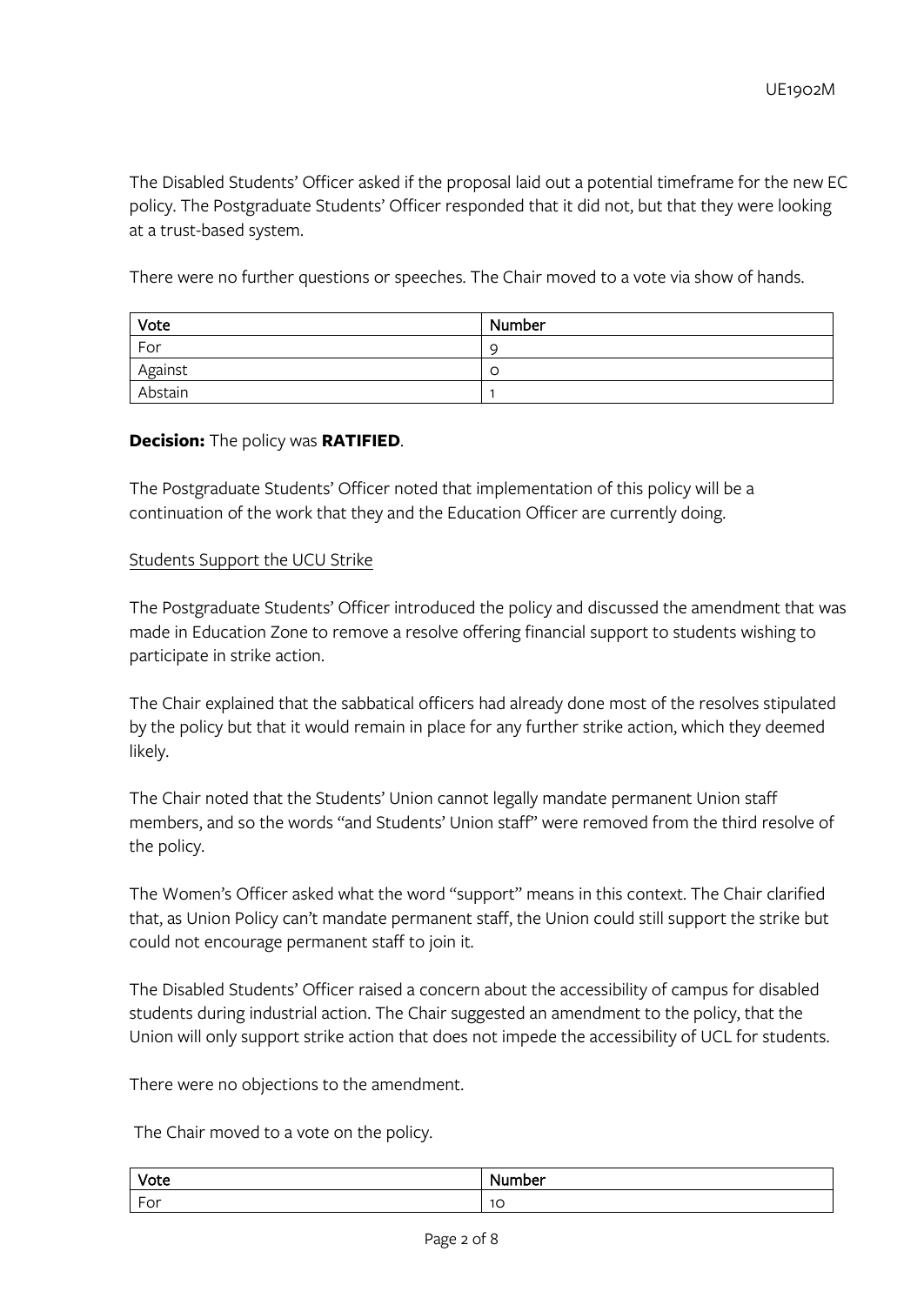| ----- |  |
|-------|--|
| au    |  |

#### **Decision:** The policy was **RATIFIED**.

The Chair noted that there would be no actions for implementing this policy unless and until further strike action is called.

#### Clear Policy on Supervision Duties of Research Students

The Postgraduate Students' Officer introduced the policy and explained that it is mostly covered by the new PGTA Code of Practice and PhD Code of Practice. They noted that a lot of the work stipulated by the policy is already being done, but that there was no reason not to pass it.

There were no questions or objections from members. The Chair moved to a vote.

| Vote    | Number |
|---------|--------|
| For     | 10     |
| Against | C      |
| Abstain | C      |

#### **Decision:** The policy was **RATIFIED**.

The Postgraduate Students' Officer noted that implementation of this policy will be a continuation of the work that they and the Education Officer are currently doing.

#### **3. AGD: Removal of the roles of Union Chair and Halls Accommodation Representative**

The Chair introduced the AGD and explained that it would not be a removal of the current officers, but would be implemented for the next election cycle. They explained that this had been discussed with the officers currently in those roles and it was not a personal decision, simply a continuation of the Democracy Review undertaken the previous year.

The Chair explained that, due to the new democratic structures, neither the Union Chair nor the Halls Accommodation Representative have a substantial role in the Union. The remits of their jobs are covered for the most part by the Democracy, Operations and Community Officer, the Welfare and International Officer, and (for the Halls Accommodation Representative) the 16 Halls Representatives.

There were no questions or further speeches. The Chair moved to a vote.

| Vote    | Number          |
|---------|-----------------|
| For     | 10 <sup>°</sup> |
| Against | C               |
| Abstain | C               |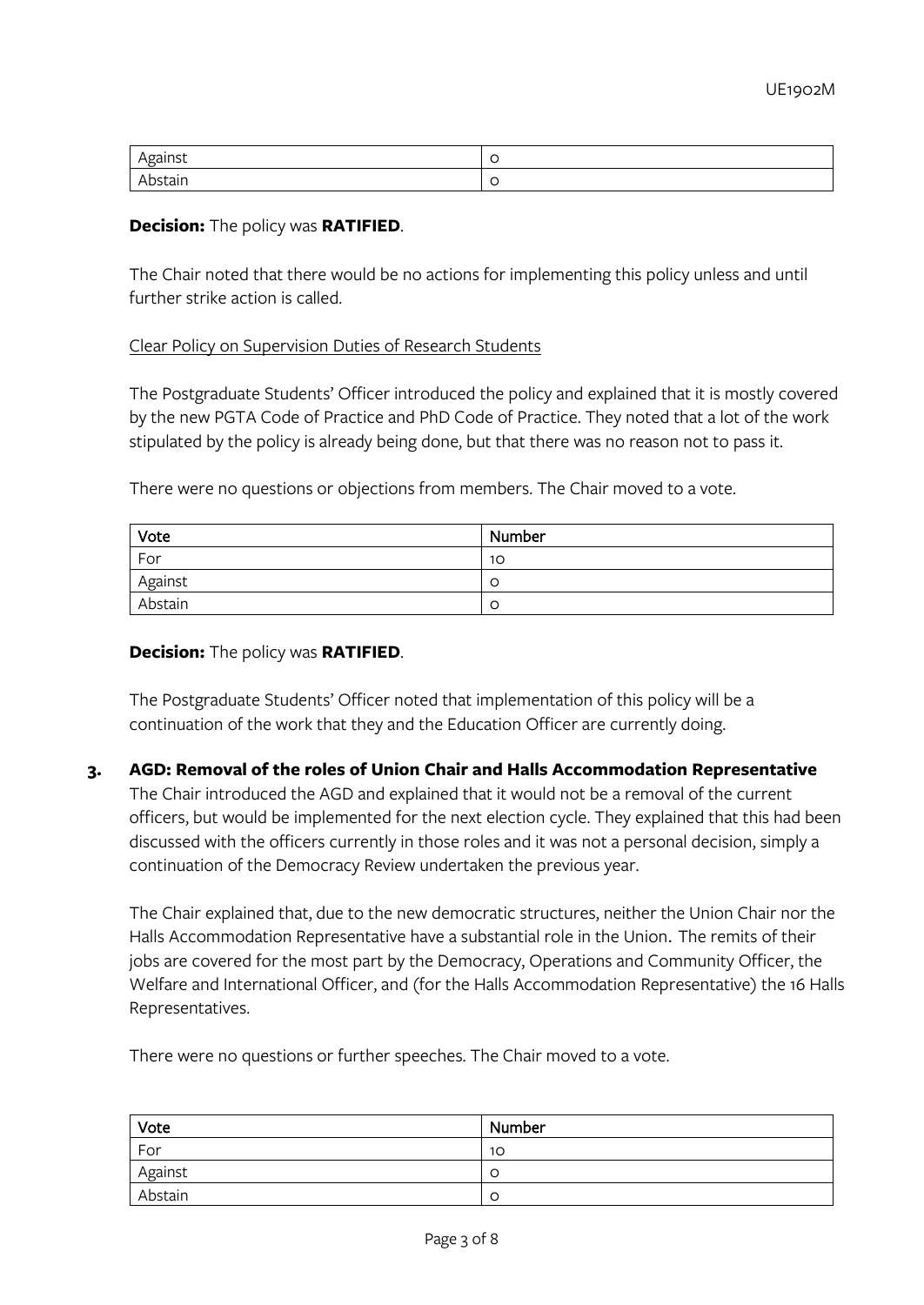## **Decision:** The AGD was **CARRIED**.

#### **4. Phineas Mascot Consultation**

Copies of the Phineas Consultation papers (circulated online before the meeting) were handed out.

The Chair then explained the history of Phineas and the reasons for the consultation. They noted that, while the consultation only received 125 responses, the web-page had been viewed around 3,500 times, with an average viewing time of over four minutes. The consultation was also heavily promoted by the Union via multiple channels and had garnered national and international press.

The Chair explained that the goal at Union Executive was to have a discussion and vote about what to do about the Phineas mascot, bar, and statue. They reported that the online responses from students lean heavily towards keeping the mascot in the bar and not changing anything.

The Union Chair stated that they did not believe Phineas was compatible with UCL's motto of "London's Global University". They saw no problem with keeping the name of the bar and retaining the statue, but thought the mascot should be changed to better represent UCL's global position and outlook.

The Women's Officer reminded members that the consultation is not a referendum, and that just because something like British colonialism has been celebrated in the past, that does not mean it should be celebrated now. They noted that, as an international student from a former British colony, the symbolism of retaining Phineas as the Union's mascot made them very uncomfortable. They advocated for changing the mascot and then naming the bar after the new mascot.

The Union Chair noted that Phineas just represents British history, but UCL has many notable international alumni that the bar could be named after. The Chair made a suggestion that the bar could be named after the Union's first ever President.

The Postgraduate Students' Officer noted that, whatever the decision taken regarding Phineas, it was important not to shy away from the history of the Union. Even if the statue is removed, the Union should be public about the decision.

The Chair added that it would be difficult to remove the statue and change the name without eliding some of the history. They added that the statue could be used as an educational tool and a springboard to talk about issues which affect marginalised communities and that this could go along with an increase in support for Liberation Networks to talk to about the work they do. They also noted that this issue is deeply felt but not widely felt.

The Activities Officer felt that changing the mascot would be relatively uncontentious but that the officer team might face a significant backlash for changing the name of the bar. They explained that the name 'Phineas' has taken on a new meaning to the people who use the space,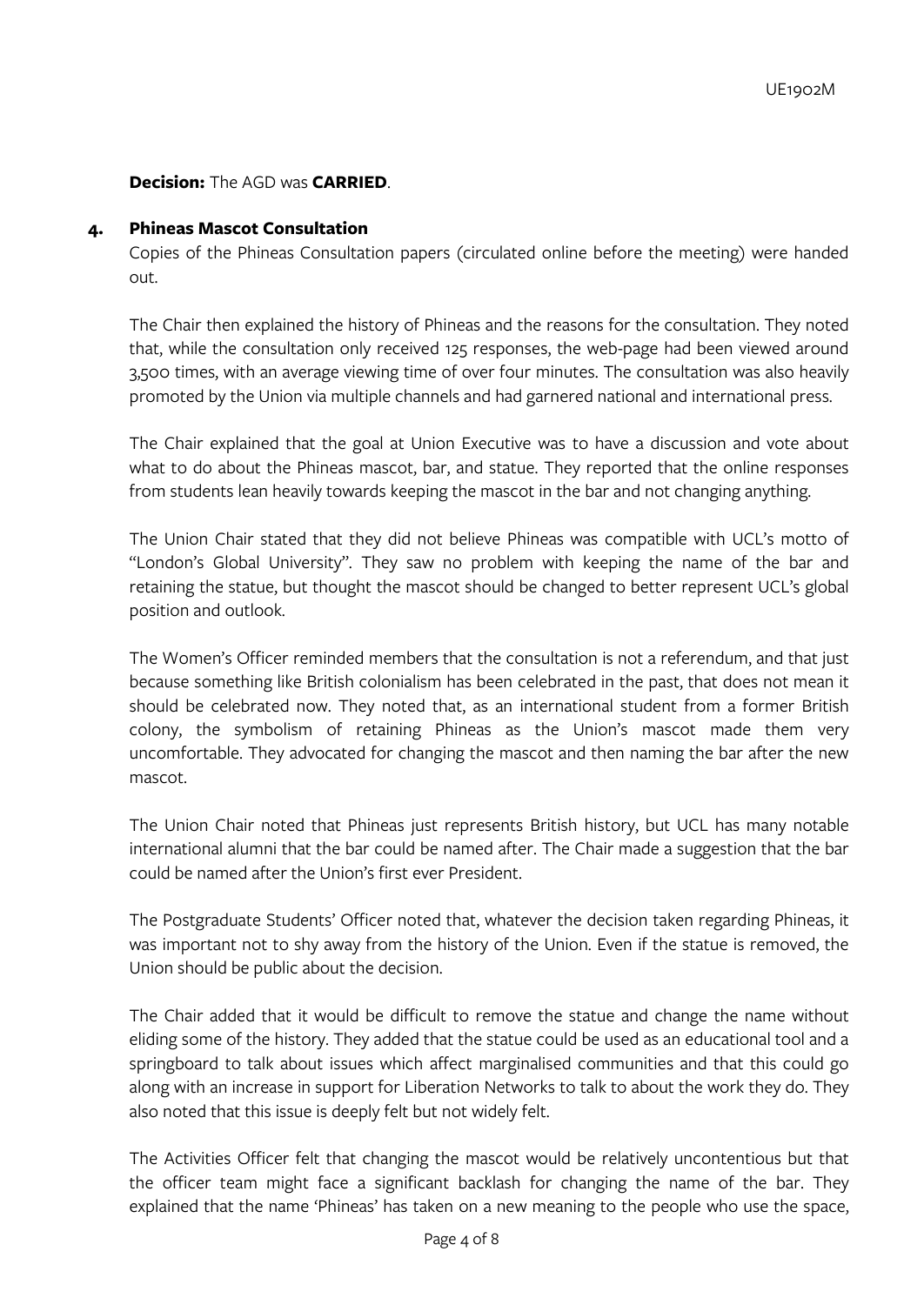especially sports teams. They added that this was not necessarily a reason not to do it, but is something worth considering. The Sports Officer seconded this view.

The Postgraduate Students' Officer asked if sports teams actually use the mascot. The Sports Officer clarified that the mascot is only used at Varsity games.

The Chair decided to split the decision making process into three parts:

- i) Whether to remove Phineas as the Union's mascot
- ii) Whether to rename the bar
- iii) Whether to remove the Phineas statue from the bar

The Chair then moved to a vote on whether to remove Phineas as the Union mascot. The Postgraduate Students' Officer asked whether this would be accompanied by an educational campaign. The Chair said they thought so but that specifics would be decided later.

| Vote    | Number |
|---------|--------|
| For     |        |
| Against | C      |
| Abstain | ∽      |

**Decision:** Phineas to be removed as the mascot of Students' Union UCL.

Members then further discussed the possibility of renaming the bar. It was generally decided that it makes no sense to keep the statue if the bar is renamed, except possibly as a temporary measure.

The Chair decided that as the issue was divisive and not all Union Executive members were present, the issue of the bar and the statue would be deferred to the next meeting. Any members sending apologies to the next meeting must send the Chair a statement of their position on the issue.

**Action**: The Phineas Consultation to be discussed at the next meeting of Union Executive.

Any members unable to attend that meeting to send a statement outlining their position on the issue to the Chair in advance.

#### **5. Approval of minutes and follow-up on action points**

The Chair asked for any comments or corrections to the minutes of the previous meeting. There were none and so the minutes were approved.

The Chair went through the action points from the last meeting:

- "All members to participate in the Phineas Consultation and encourage other students to" – **Completed**
- "All Exec members to vote online for SU Board Committee and UCL Committee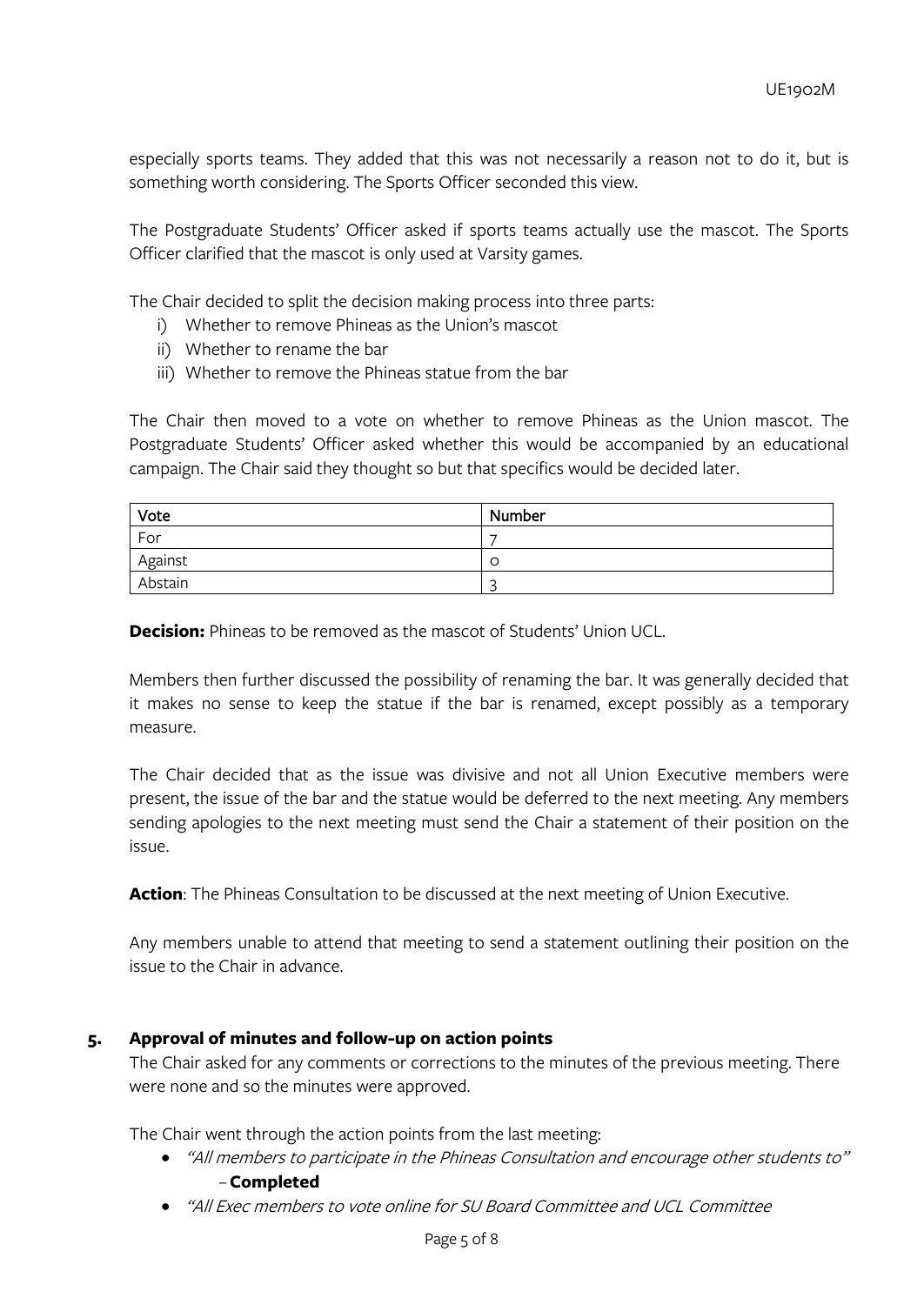## vacancies." – **Completed**

- "The Activities Officer to discuss the workarounds for affiliating departmental societies with the policy proposer." – **Completed**
- "Activities Officer to consider building an incentive structure within the Societies Development Award, ensure Clubs and Societies Presidents and Treasurers are encouraged to reduce printing, and liaise with the marketing team to open up digital signage to clubs and societies." - **Will be put in place when planning happens at the end of the year.**
- "Campaign for more laundry facilities in halls, develop a map of local laundry facilities and a guide outlining tenancy rights." - **The Advice Manager is creating a booklet on tenants' rights. The Chair and the Welfare & International Officer are in regular talks with UCL Accommodation Services.**
- "To liaise with the digital education team at UCL to improve subtitling." **The Education Officer was not present to provide an update on this point.**
- "To run an election for the vacant Activities Reps as soon as possible." **Completed**
- "Share the Union strategy and discuss at the next Union Executive meeting." **Has been deferred to the next meeting**
- "The Disabled Students' Officer, Welfare & International Officer and Trans Officer to work on staff training" – **Has been submitted as a matter for discussion for the next Welfare & Community Zone meeting.**

# **6. Officer Accountability Reports**

The Chair noted that officer reports were available to read on the website and asked all sabbatical officers present to give a brief update on their work.

The Women's Officer reported that their campaign on consent was off to a good start but they were looking to further engage clubs and societies. They added that they were launching a mentorship programme in January that will connect UCL staff members with students in liberation demographics based on their lived experiences. They will be consulting on this with the part-time officers.

The Activities Officer reported that they had been mainly focusing on the Winter Arts Ball and the Winter Arts Festival.

The Chair reported that they had been organising events to do with the general election, such as the London Students' Assembly and the 'Goats for Votes' event. They were still working on the installation of microwaves on campus. They also reported that they have been dealing with a policy proposal to do with protests in Hong Kong, which has been controversial among students. They confirmed that the policy is being amended and will be discussed in the next meeting of Union Executive.

The Union Chair then asked about the appropriateness of having these discussions in busy student spaces – such as a stall run by the Amnesty Society about the situation in Hong Kong. The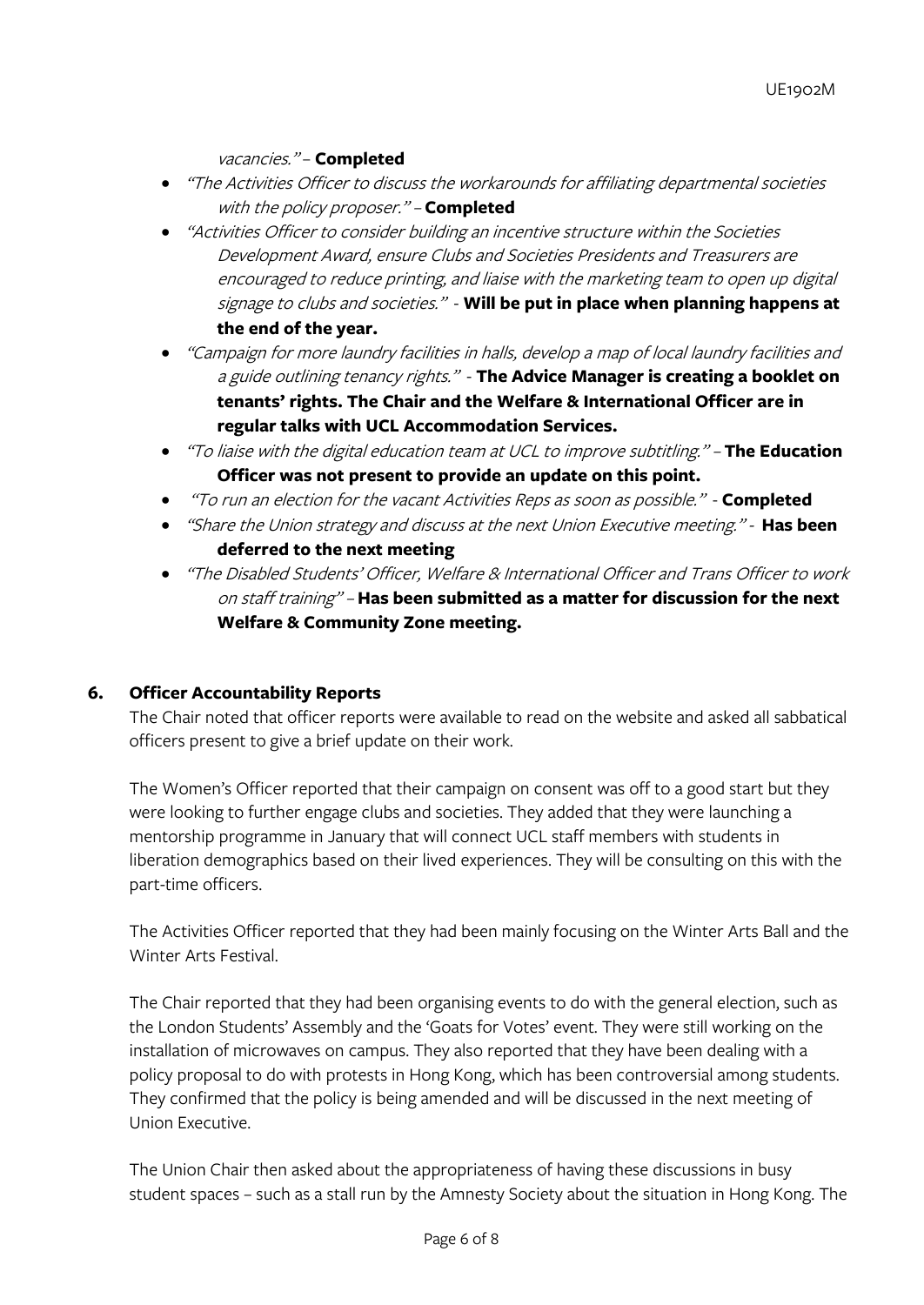Chair clarified that the Students' Union does not mandate where affiliated societies can hold events and campaigns. Events will only be stopped when there are safety concerns.

The Postgraduate Students' Officer reported that they will be launching a national campaign opposing attendance monitoring and the Home Office's policy of data collection. They have also been working on providing sessional day care to student parents and a consultant has been hired to work on this issue. They and the Welfare and International Officer have also been working on nap rooms and a wider sleep strategy, to promote healthy attitudes to sleep, which is being circulated at UCL and will probably be piloted sometime next year.

The Welfare and International Officer reported that they have also been working on nap rooms and the sleep strategy. Additionally, they have been working with the Disabled Students' Network on a report they are producing. They have also been working on increasing the training and support for Welfare Officers in clubs and societies.

### **7. Report from Activities Zone**

The Activities Officer reported that the meeting had been relatively short as there were no policies to pass. The only matter for discussion was about fixing the squash court lights, which work is currently being done on. There were also some amendments to the clubs and societies regulations.

### **8 Report from Education Zone**

The Postgraduate Students' Officer reported that three policies had passed, which had now been discussed at Union Executive. There was a policy proposal about removing the application fee for PGT courses, which has been deferred to the next meeting while they gather more information from UCL. There was also a discussion about skills gaps, which has now been proposed for a Changemakers project.

# **9 Matters for Discussion: Pay for Part-time Officers**

The Disabled Students' Officer introduced the matter for discussion. They explained that they feel the work required for a part-time officer to do their job properly (around ten hours per week) takes a significant toll on those doing the jobs and deserves remuneration. They added that they felt there should be two Disabled Students' Officers, as there are two officers for the LGBT+ Network.

They added that the unpaid nature of the role acts as a deterrent to working class students, as they have to work at part-time paid jobs alongside their officer role and their studies.

They also noted that there are full-time sabbatical officers for some liberation roles (i.e. Women's Officer and BME Students' Officer) but not for Disabled Students' Officer, LGBQ+ Officer, and Trans Officer.